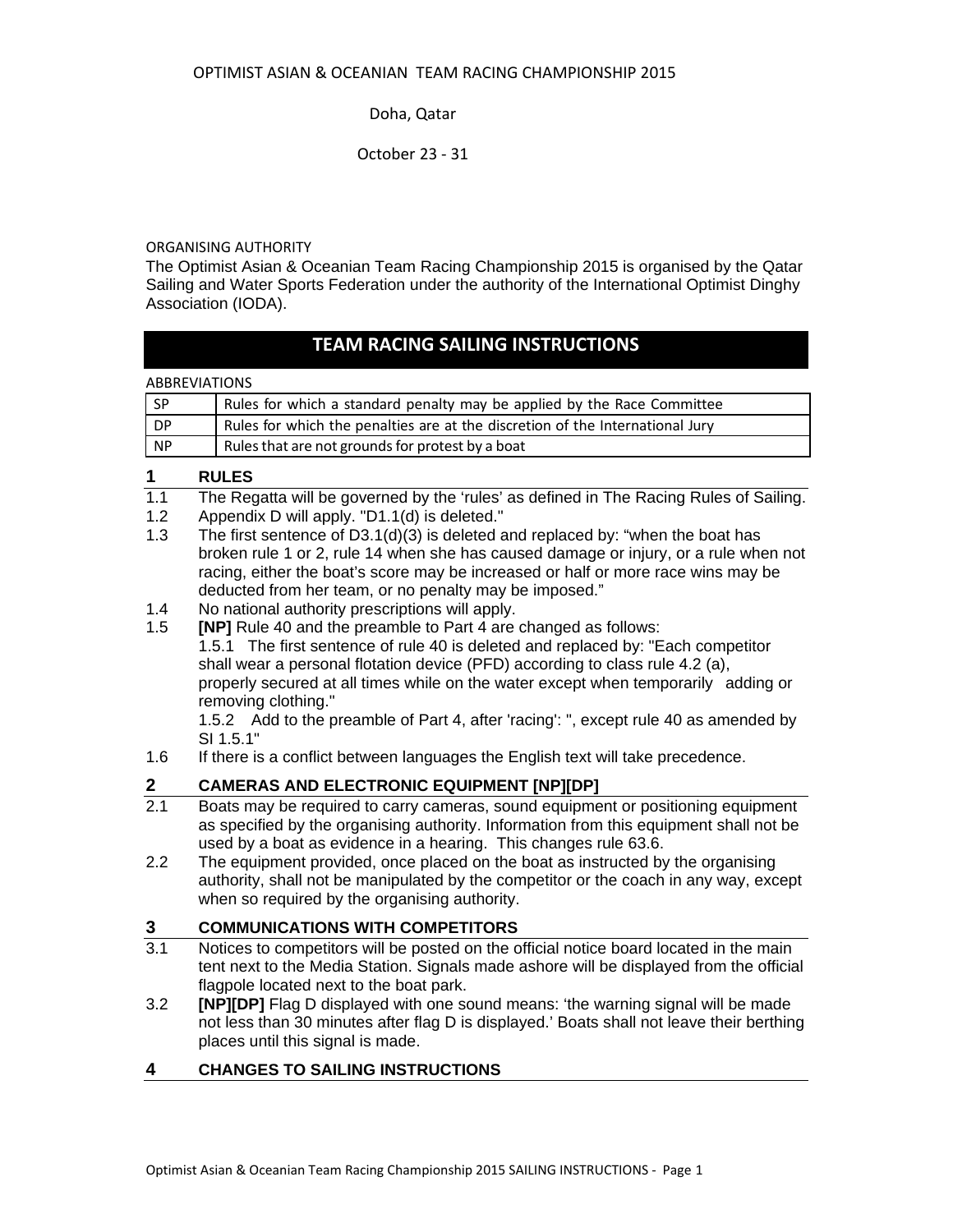October 23 ‐ 31

# **TEAM RACING SAILING INSTRUCTIONS**

- 4.1 Any written changes to the Sailing Instructions or the schedule will be approved by the IODA Principal Race Officer (IODA PRO) and posted on the official notice board at least 15 minutes before the warning signal of the race from which it will take effect.
- 4.2 Sailing Instructions may be changed orally by the Race Committee and/or the Umpires before the warning signal, when flag L is displayed. It is the responsibility of each team to obtain any oral instructions given. These changes will also be communicated to the coaches and posted on the official notice board at the end of that day's racing.
- 4.3 Changes to the format of racing and the publication of the schedule of subsequent races made on the water will be announced as described in instruction 4.2.

## **5 BOATS**

- 5.1 **[DP]**Charter boats are mandatory. Competitors shall use the boats according to paragraph 16 of the Notice of Race. Except for the foils, spars, fittings and running rigging, all equipment provided with the charter boats for sailing purposes shall be on the boat while afloat.
- 5.2 **[NP]** Competitors shall report any damage or loss of equipment, however slight, to the Organising Authority's representative immediately after securing the boat ashore.
- 5.3 Failure or loss of chartered equipment will not be grounds for a request for redress. This changes rule 62.1(a).

## **6 RESERVE**

#### **7 FORMAT OF RACING**

- 7.1 The event will be a four-boat against four-boat team race. For teams having five competitors, any four may compete in a race, provided that the fifth competitor remains in the area designated for coaches, or ashore, from the warning signal of that race until that race has been completed.
- 7.2 Attachment 1 shows the intended racing format. The format may be modified during the event in a fair and practical way as solely determined by the IODA PRO taking into account the entries, weather conditions, time constraints and any other relevant factors.
- 7.3 The Race Committee with the approval of the IODA PRO may decide not to run a resail if the result of that race is not relevant to the progress of any team to the next round.
- 7.4 For members entering more than one team in one of the team racing events, each team will be identified as follows:
- 7.5 Team 1: yellow ribbon
- 7.6 Team 2: blue ribbon
- 7.7 Team 3: no ribbon
- 7.8 Ribbons shall be displayed from the outboard end of the boom and will be provided at the race office.

#### **8 SCHEDULE OF RACES**

| <b>DATE</b>        | <b>SCHEDULE</b>                                            |  |  |  |
|--------------------|------------------------------------------------------------|--|--|--|
| Monday, October 26 | End of Protest Time limit to hand in confirmation of teams |  |  |  |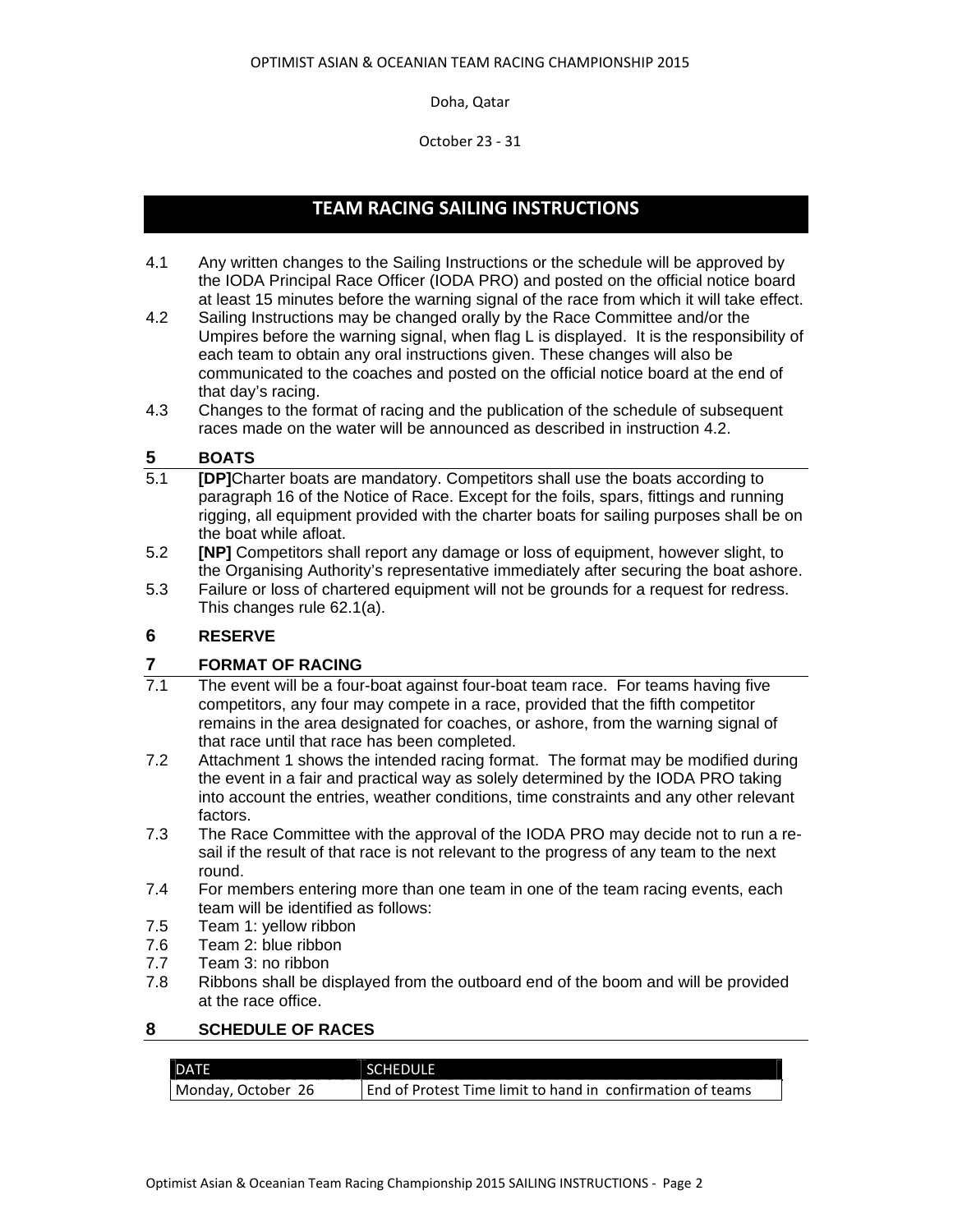#### OPTIMIST ASIAN & OCEANIAN TEAM RACING CHAMPIONSHIP 2015

#### DOHA, QATAR

#### OCTOBER 23 ‐ 31

| Tuesday, October 27 | 09:00 Coaches and team captains meeting               |  |  |  |
|---------------------|-------------------------------------------------------|--|--|--|
|                     | 10:00 Team Racing Asian & Oceanian Championship Races |  |  |  |

#### **9 CLASS FLAGS**

The class flag will be a white flag with the Optimist class logo.

#### **10 RACING AREAS**

Attachment 2 shows the location of the racing area.

#### **11 THE COURSE**

- 11.1 The diagram in Attachment 3 shows the course, including the approximate angles between legs, the order in which marks are to be passed, and the side on which each mark is to be left.
- 11.2 The Race Committee may move marks of the course. Rule 33 will not apply. The moving of a mark by the Race Committee will not be grounds for a boat to request redress. This changes rule 60.1(b).
- 11.3 Courses will not be shortened. This changes rule 32.

#### **12 MARKS**

- 12.1 Marks 1, 2, 3 and 4 will be inflatable red cylindrical marks.
- 12.2 The starting marks will be a race committee boat and a cylindrical mark with a staff displaying an orange flag
- 12.3 The finishing marks will be a race committee boat and a cylindrical mark with a staff displaying an orange flag

#### **13 THE START**

13.1 Races will be started as follows:

#### 13.2

| Signal          | Min. before starting signal | Sound Signal | <b>Visual Signal</b> |
|-----------------|-----------------------------|--------------|----------------------|
| Warning         |                             | One          | Class flag displayed |
| Preparatory     |                             | One          | "P" flag displayed   |
| One-minute      |                             | One          | "P" flag removed     |
| <b>Starting</b> |                             | One          | Class flag removed   |

This changes rule 26.

- 13.3 The starting line will be between a staff displaying an orange flag on the starting mark on the starboard end and the starting mark on the port end.
- 13.4 When an individual recall is made, flag X will be displayed for up to 2 minutes. This changes rule 29.1. The Race Committee will try to hail OCS boats to inform them.
- 13.5 The race number and the country codes of the teams to start will be displayed on the stern of the committee boat before the warning signal. When the race number is displayed in this way, it overrides all prior communications, schedules or instructions. The Race Committee may at any time remove a particular race from the published sequence of races and run it at a later time.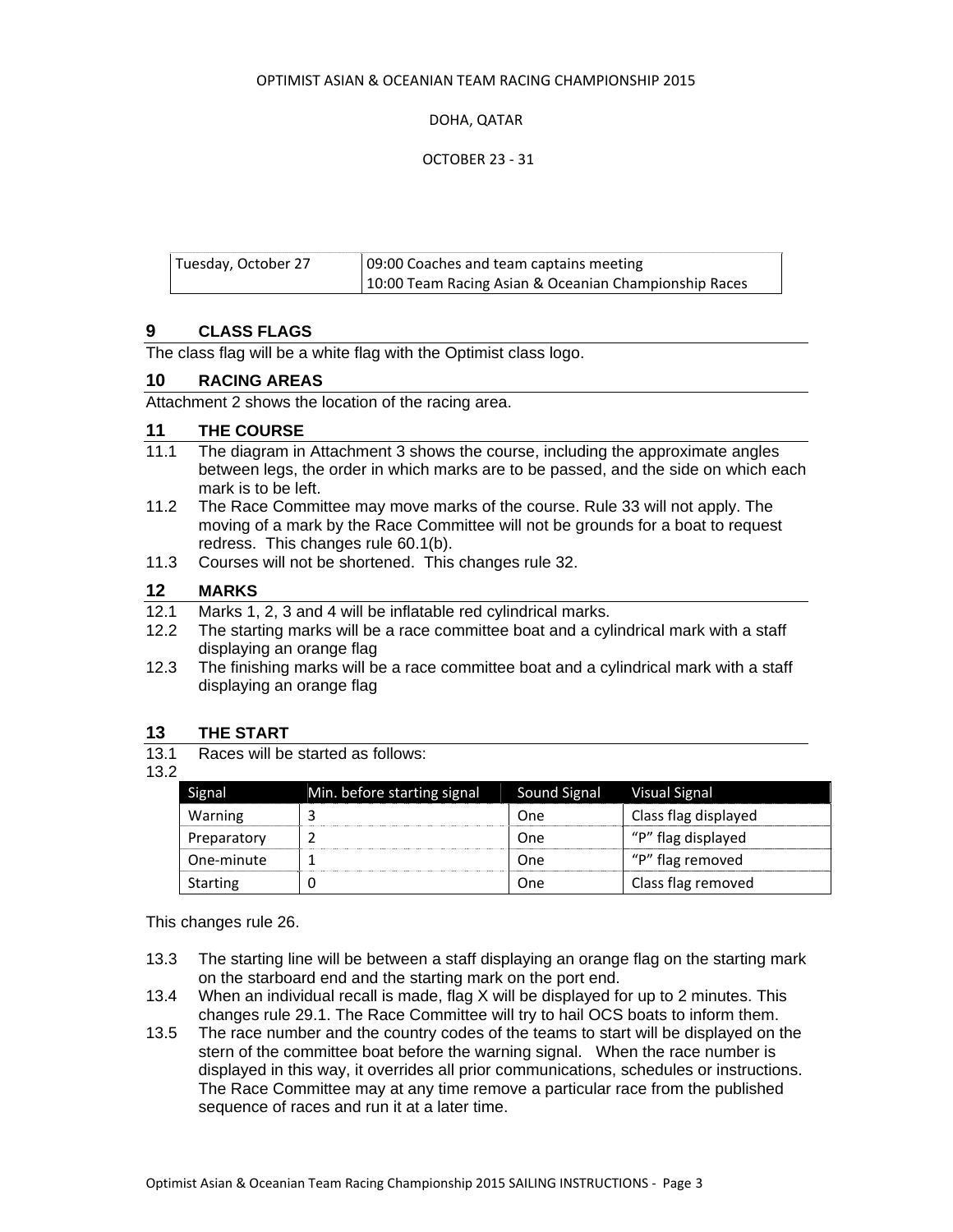October 23 ‐ 31

# **TEAM RACING SAILING INSTRUCTIONS**

- 13.6 **[NP]** Boats may approach the starting line only after the race number with their team's country code has been displayed. Boats that have finished shall return directly to the waiting area or ashore, keeping well clear of all boats racing and of all boats whose warning signal has been made.
- 13.7 The waiting area windward boundary will be designated by two small inflatable white marks.

## **14 THE FINISH**

The finishing line will be between a staff displaying an orange flag on the finishing mark on the starboard end and the finishing mark on the port end.

## **15 TIME LIMITS AND ABANDONMENT**

- 15.1 The time limit for each race will be 20 minutes.
- 15.2 The Race Committee may abandon a race for any reason. This changes rule 32.
- 15.3 Abandonment may be signalled orally by the Race Committee and/or the Umpires. Abandoned races may be re-sailed, and if so, a new warning signal will be made as soon as practical. This changes rule 32 and Race Signals.

#### **16 UMPIRING AND FLAGS**

- 16.1 The event will be umpired in accordance with Appendix D as modified by these Sailing Instructions. Some races may have more Umpires than others as determined by the Chief Umpire.
- 16.2 The required red protest flag shall be attached to the competitor, clothing or PFD and it must be capable of being deployed at arm's length. To signal a protest, the flag shall be displayed from a concealed position to a position where it is visible to the protested boat and umpires.

## **17 PROTESTS AND REQUESTS FOR REDRESS**

- 17.1 For protests and requests for redress other than protests under a rule listed in rule D2.2, competitors shall inform an Umpire or the Race Committee at the first reasonable opportunity upon finishing. The Umpires will, when appropriate, hear protests and requests for redress while afloat.
- 17.2 The protest time limit for competitors is two minutes after finishing and for the Race Committee or Jury it is 60 minutes after the last boat finishes the last race of the day.
- 17.3 A hearing may be declined if it is not relevant to progress to the next round. This changes rule 63.1.
- 17.4 When a hearing ashore is necessary, the schedule will be published no later than 30 minutes after the end of the protest time limit.
- 17.5 Decisions of the Jury will be final as provided in rule 70.5.
- 17.6 Breaches of Class Rules and Sailing Instructions marked **[NP]** or **[DP]** will not be grounds for a protest by a boat. This changes rule 60.1(a). Penalties for these breaches will be at the discretion of the jury.

#### **18 SCORING**

- 18.1 For the final series, rule D4 is deleted and replaced by:
- 18.2 Each team will race at least two times. Teams having lost two times are eliminated from the competition and may return ashore. The two remaining teams will race the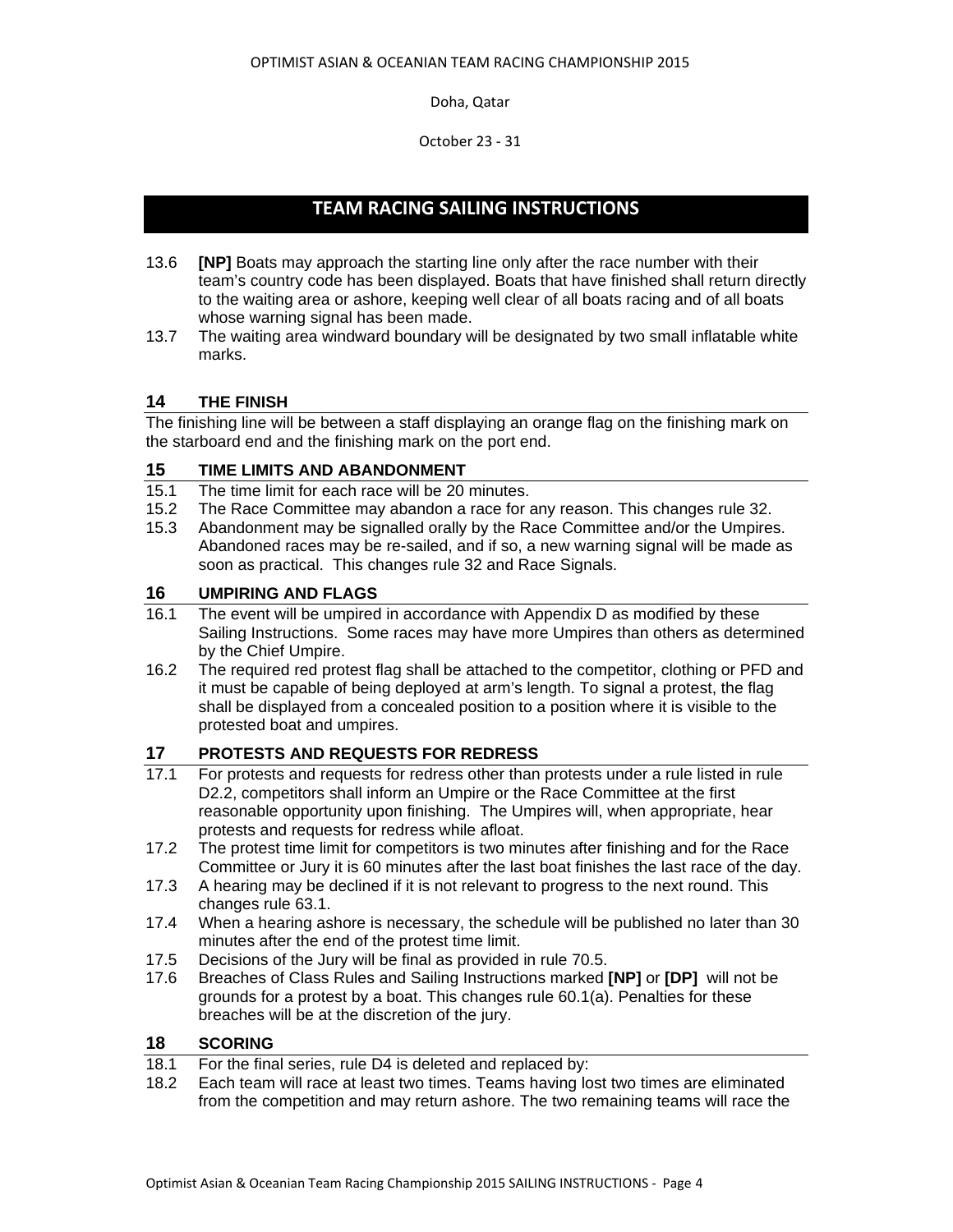DOHA, QATAR

OCTOBER 23 ‐ 31

SAIL OFF. This is a set of three races after which the winner of two of them becomes the winner of the championship.

- 18.3 If the SAIL OFF is not completed, the winner of race 23 will be the winner of the Team Racing event except that if only one race of the SAIL OFF is completed, the winner of that race will be the winner of the Team Racing event
- 18.4 If flight F (semi final) is not completed, the winner of R23 will be the winner of the TR and the winners of R27 and R28 will be ranked using, in order,
- 18.5 the number of races won when the two teams met;
	- (i) the total points scored in all races against common opponents;
	- (ii) the order in which they entered the Team Racing event.

## **19 SAFETY REGULATIONS [NP][DP]**

- 19.1 A boat retiring from a race shall notify a race committee or safety boat before leaving the course and shall complete the relevant form available at the Race Office.
- 19.2 Check-Out and Check-In Procedure. The requirements of this instruction are specified for the safety of the competitors.
	- a) The ID Control Point to check-out and check-in competitors will be located at the Beach Master's office next to the boat park.
	- b) When code flag B is displayed ashore, each competitor must check-out by personally handing their ID card in to the Control Point before launching.
	- c) Immediately upon returning to shore after racing, and no later than the protest time limit, each competitor must check-in by personally collecting their ID card from the Control Point.
	- d) Competitors may be penalised at the discretion of the jury for each race of the day on which they fail to comply with instructions 20.3 b) and c). This changes rule 63.1.
- 19.3 Competitors who require assistance shall blow a whistle or wave the paddle or one arm. The race committee reserves the right to assist competitors who in their opinion require assistance, regardless of the wishes of the competitor. This will not be grounds for redress. This changes rule 62.1(a).
- 19.4 When the Race Committee displays Flag V with repetitive sounds, all official and support boats shall monitor the Race Committee channel for search and rescue instructions.

## **20 REPLACEMENT OF EQUIPMENT [DP]**

- 20.1 Substitution of damaged or lost equipment will not be allowed unless approved in writing by the race committee. Requests for substitution shall be made to the race committee at the first reasonable opportunity.
- 20.2 Substitution of damaged equipment may be permitted provided that the relevant form has been completed at the Race Office and both the damaged and the substituting equipment has been inspected by the Measurement Sub-Committee.
- 20.3 If the substitution was made on the water between races, both the damaged and the substituting equipment shall be presented to the Measurement Sub-Committee after the end of the day's racing. The substitution is subject to the approval of the race committee given retrospectively.

#### **21 EQUIPMENT AND MEASUREMENT CHECKS [NP][DP]**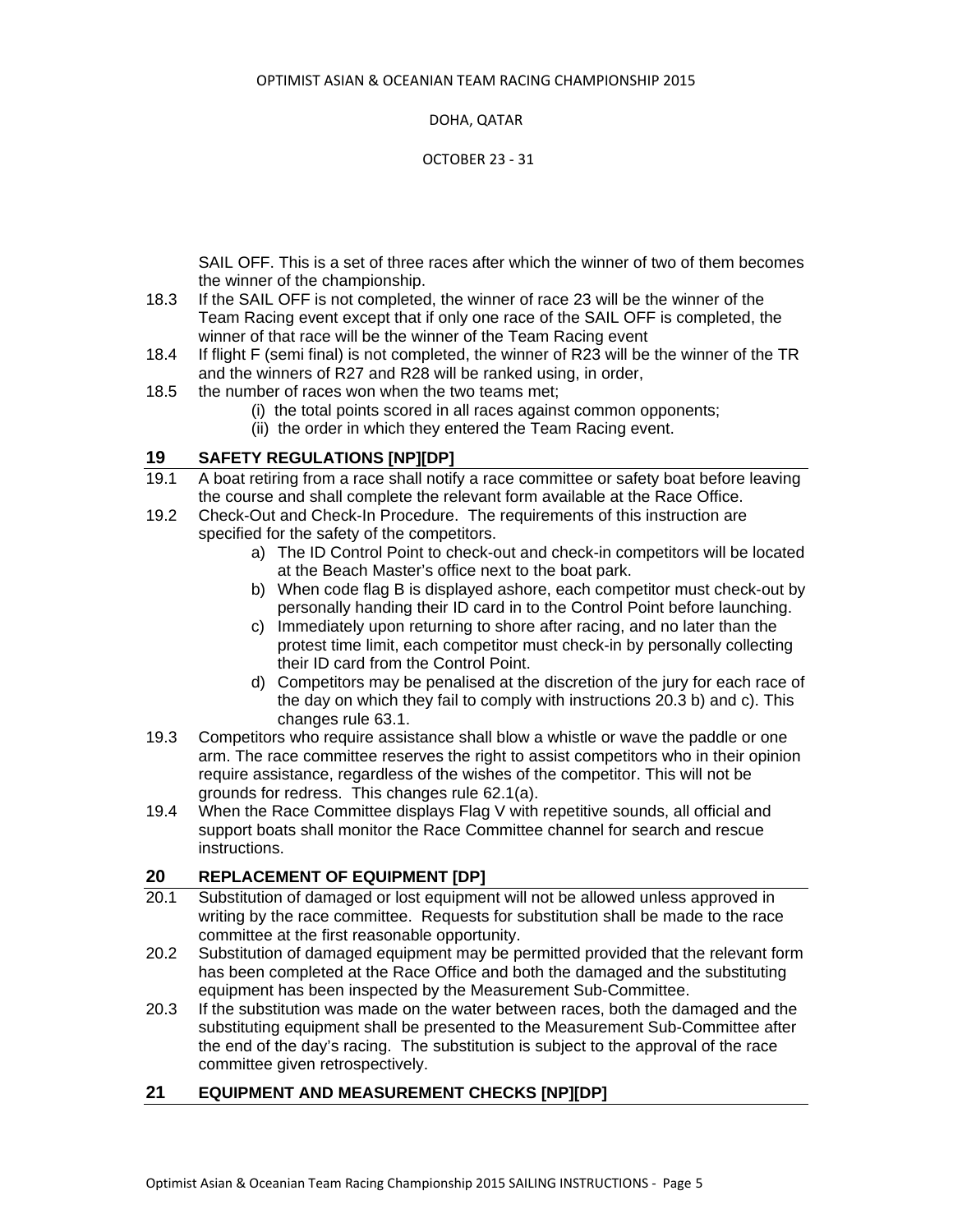October 23 ‐ 31

## **TEAM RACING SAILING INSTRUCTIONS**

21.1 A boat or equipment may be inspected at any time for compliance with the Class Rules, the Notice of Race or the Sailing Instructions.

#### **22 OFFICIAL AND ACCREDITED BOATS**

22.1 Official boats will be identified as follows:

| <b>BOAT</b>                   | FLAG                                   |
|-------------------------------|----------------------------------------|
| Race Committee Signals Vessel | White flag with black 'RC'             |
| Race Committee Boats          | White flag with black 'RC'             |
| <b>Jury Boats</b>             | White flag with black 'Jury'           |
| <b>Rescue Boats</b>           | White flag with black 'S'              |
| Equipment Inspector Boats     | White flag with black 'M'              |
| <b>Support Boats</b>          | White flag with black National Letters |
| <b>Medical Boats</b>          | White flag with black 'Logistics'      |

#### 22.2 Accredited boats will be identified as follows:

| Press                  | White flag with black 'Media'         |
|------------------------|---------------------------------------|
| Spectator and VIP Boat | Traditional wooden, double level Dhow |

#### **23 SUPPORT BOATS [NP][DP]**

- 23.1 Support boats will be at the disposal of the Organising Committee, which will reallocate them to teams participating. This allocation will be done according to the number of boats available and the number of teams participating. The allocation will be announced at the Coaches' meeting.
- 23.2 Coach boats shall remain anchored within the designated waiting area shown on the diagram in Attachment 2 unless otherwise directed by the Race Committee and/or Umpires for safety purposes.
- 23.3 The penalty for failing to comply with paragraph 15 of the NoR and/or this instruction may result in the disqualification from the race/s in which the infringement took place, or other penalty at the discretion of the Jury, of the team associated with the infringing boat.

## **24 PRIZES**

Prizes will be awarded in accordance with the Notice of Race.

#### **25 DISCLAIMER OF LIABILITY**

25.1 Competitors participate in the regatta entirely at their own risk and responsibility. See rule 4, 'Decision to Race'. The Organising Authority and any other party involved in the organisation of the Championship will accept no liability whatsoever for any injury, damage, loss or claim, whether personal or material, incurred by or inflicted to participants before, during or after the Championship.

#### **26 INSURANCE [NP]**

The purchase of third-party liability event insurance from IODA is mandatory. The purchase will be arranged through the IODA at a cost of USD 12 per competitor and per coach, payable to the organisers upon arrival, before registration is completed. Details of this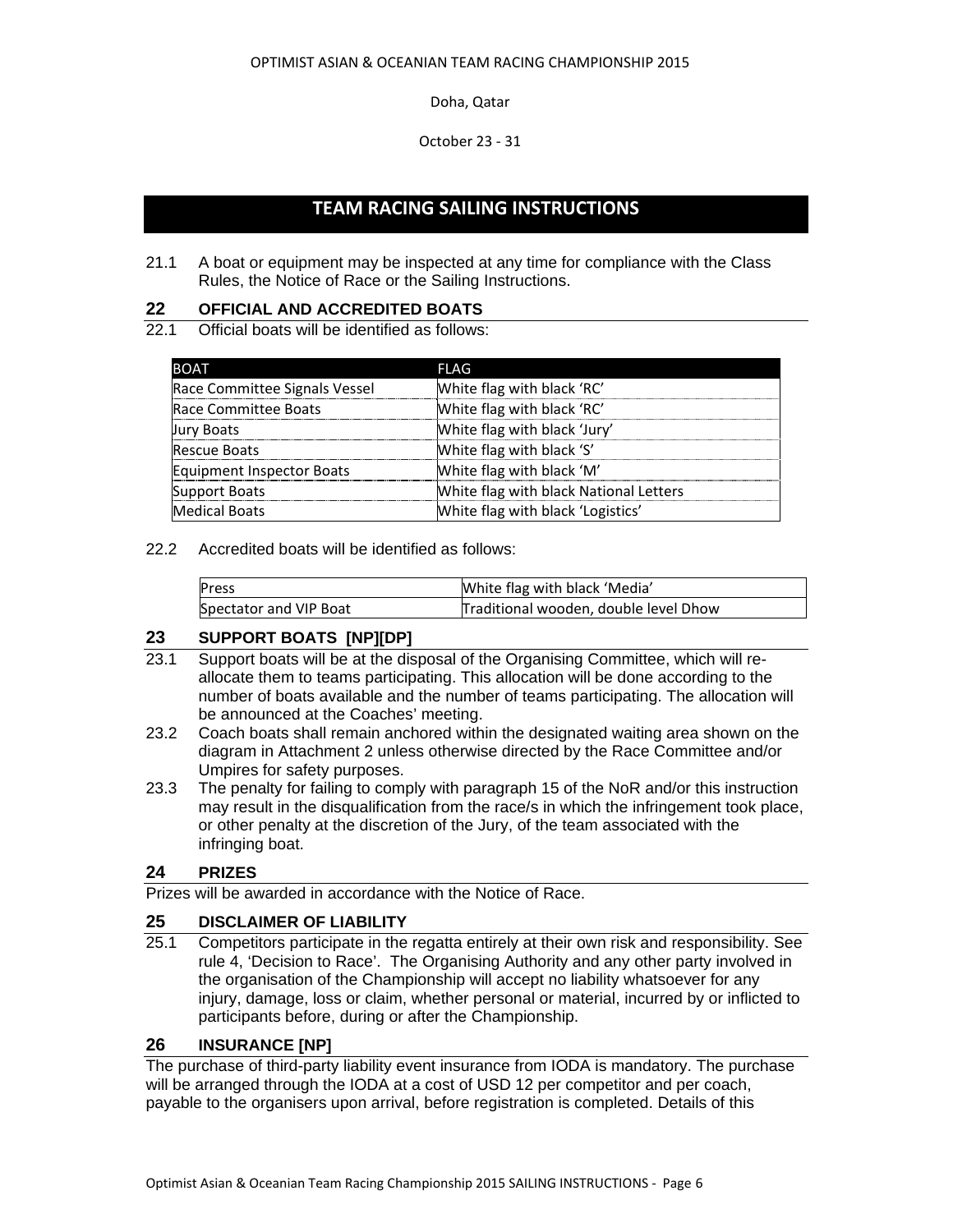DOHA, QATAR

OCTOBER 23 ‐ 31

insurance can be found at: http://www.optiworld.org/uploaded\_files/thirdParty.pdf\_1948\_en.pdf The deductible on any claim is Euro 150.

## **27 RIGHT TO USE NAMES AND LIKENESS**

In participating in this championship, a competitor automatically grants to the organising authority, the IODA and the sponsors of the championship the right in perpetuity to make, use and show at their discretion any motion pictures, still pictures and live, taped or filmed television and other reproductions of him or her during the championship, and of all of his or her material related to the championship, without compensation.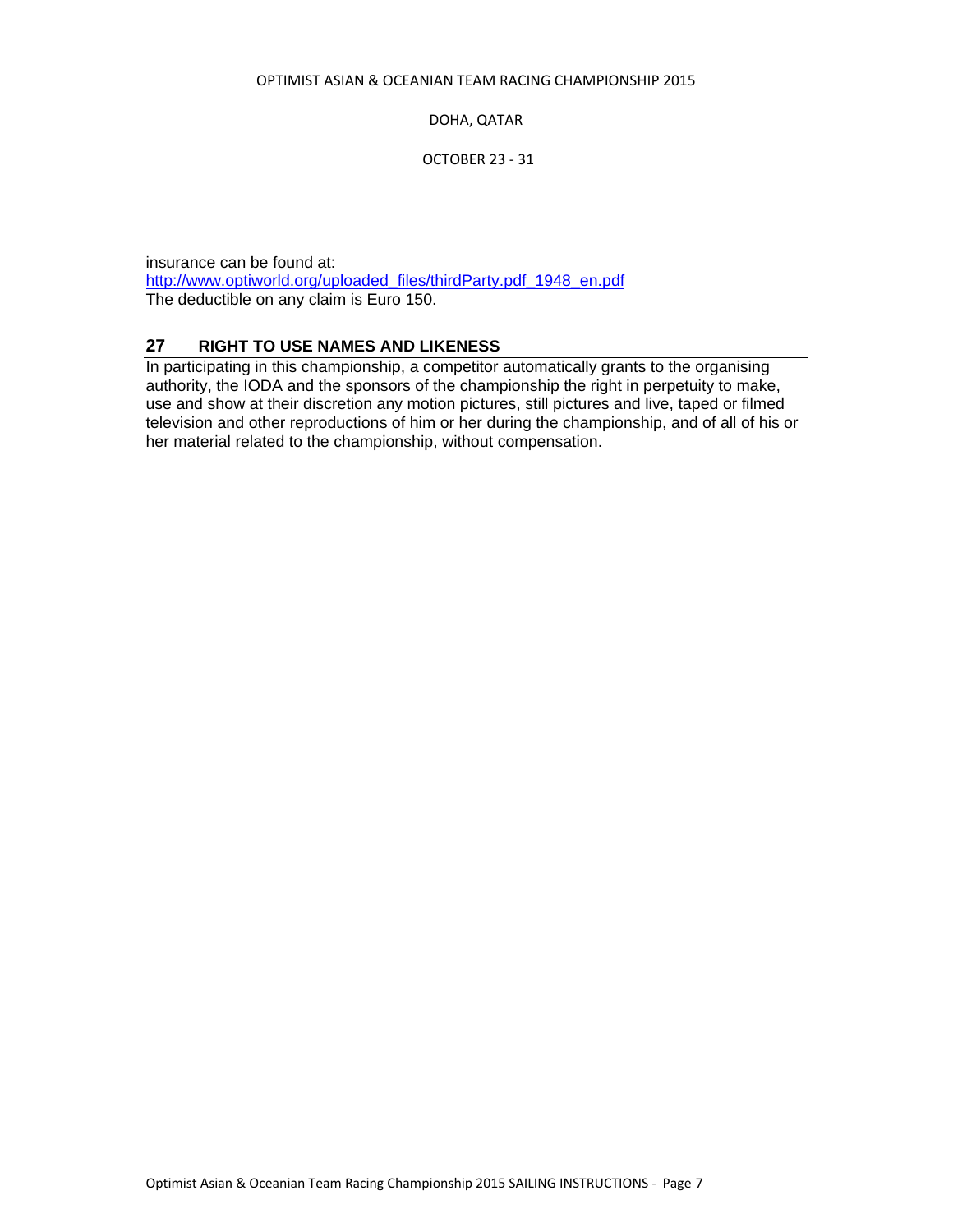October 23 ‐ 31

# **TEAM RACING SAILING INSTRUCTIONS**

#### ATTACHMENT 1 – FORMAT OF RACING

Note: This attachment must be read together with the relevant grid.

| Stage A               |            | Stage B         |                      |                           | Stage C         |                     |            |
|-----------------------|------------|-----------------|----------------------|---------------------------|-----------------|---------------------|------------|
| R1                    | Team 1     | R <sub>9</sub>  | Winner <sub>R1</sub> |                           |                 | Winner R9           |            |
|                       | Team 16    |                 |                      | Winner <sub>R2</sub>      |                 | R17                 | Winner R11 |
| R <sub>2</sub>        | Team 8     |                 | R <sub>10</sub>      | Loser <sub>R2</sub>       |                 | R <sub>18</sub>     | Winner R10 |
|                       | Team 9     |                 |                      | Loser <sub>R1</sub>       |                 |                     | Loser R11  |
| R <sub>3</sub>        | Team 5     | R11             | Winner <sub>R3</sub> |                           | R <sub>19</sub> | Loser <sub>R9</sub> |            |
|                       | Team 12    |                 |                      | Winner <sub>R4</sub>      |                 |                     | Winner R12 |
| R <sub>4</sub>        | Team 4     |                 | R12                  | Loser <sub>R4</sub>       |                 | R <sub>20</sub>     | Winner R13 |
|                       | Team 13    |                 |                      | Loser <sub>R3</sub>       |                 |                     | Winner R15 |
| R <sub>5</sub>        | Team 3     |                 | R13                  | Winner <sub>R5</sub>      |                 | R21                 | Winner R14 |
|                       | Team 14    |                 |                      | Winner R6                 |                 |                     | Loser R15  |
| R <sub>6</sub>        | Team 6     |                 | R14                  | Loser <sub>R6</sub>       |                 | R22                 | Loser R13  |
|                       | Team 11    |                 |                      | Loser <sub>R5</sub>       |                 |                     | Winner R16 |
| R7                    | Team 7     |                 | R <sub>15</sub>      | Winner R7                 |                 |                     |            |
|                       | Team 10    |                 |                      | Winner R8                 |                 |                     |            |
| R <sub>8</sub>        | Team 2     | R <sub>16</sub> | Loser <sub>R8</sub>  |                           |                 |                     |            |
|                       | Team 15    |                 | Loser <sub>R7</sub>  |                           |                 |                     |            |
| Stage D               |            | Stage E         |                      | Stage F                   |                 |                     |            |
| R23                   | Winner R17 |                 | R <sub>27</sub>      | Winner R24                |                 | R29                 | Winner R27 |
|                       | Winner R20 |                 |                      | Winner R25                |                 |                     | Winner R28 |
| R24                   | Winner R19 | R28             | Loser R23            |                           |                 |                     |            |
|                       | Loser R20  |                 |                      | Winner R26                |                 |                     |            |
| <b>R25</b>            | Loser R17  |                 |                      |                           |                 |                     |            |
|                       | Winner R21 |                 |                      |                           |                 |                     |            |
| R <sub>26</sub>       | Winner R18 |                 |                      |                           |                 |                     |            |
|                       | Winner R22 |                 |                      |                           |                 |                     |            |
| <b>Final SAIL OFF</b> |            |                 |                      |                           |                 |                     |            |
| R30, R31, R32         |            |                 |                      | Winner R23 vs. Winner R29 |                 |                     |            |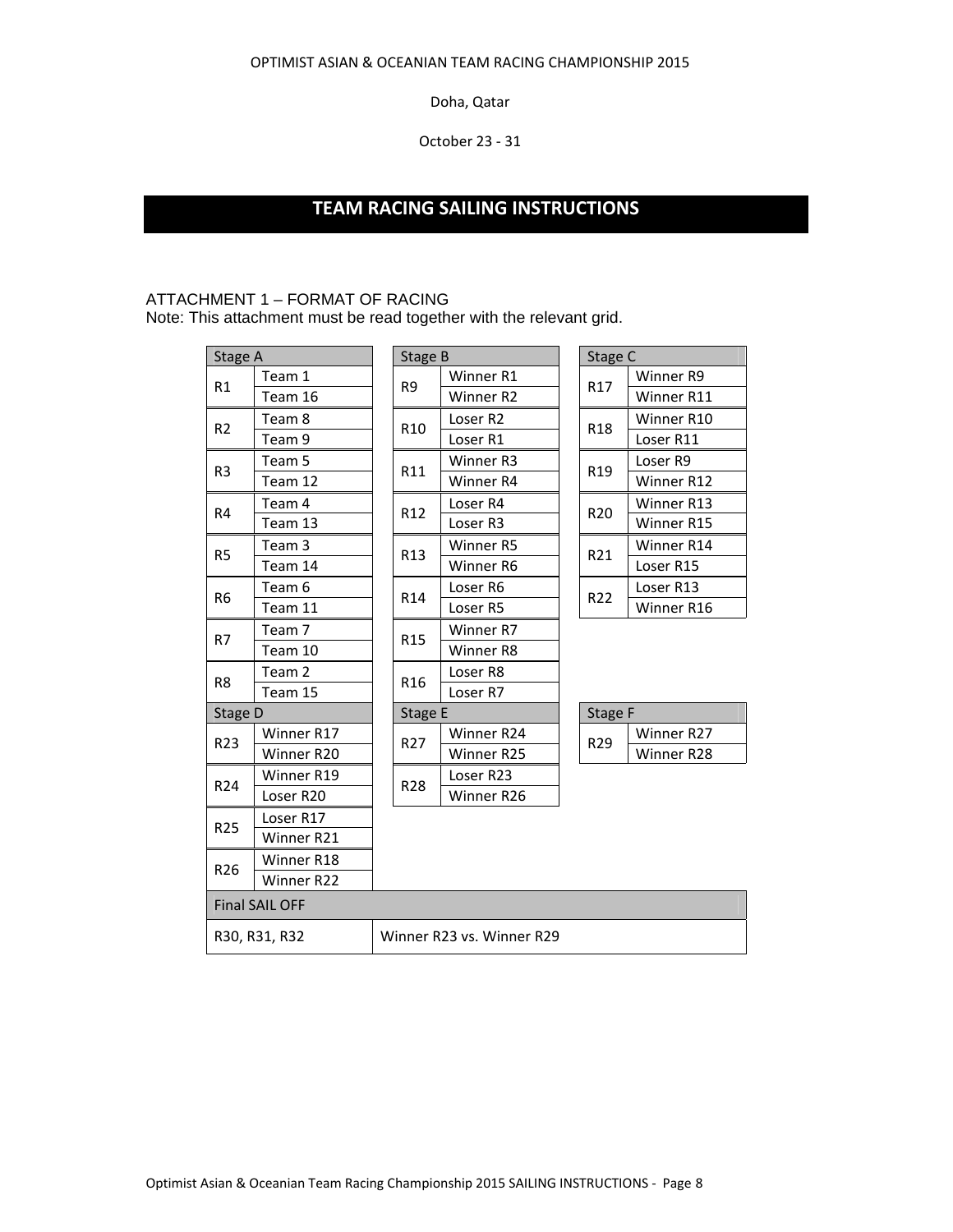OPTIMIST ASIAN & OCEANIAN TEAM RACING CHAMPIONSHIP 2015

## DOHA, QATAR

## OCTOBER 23 ‐ 31

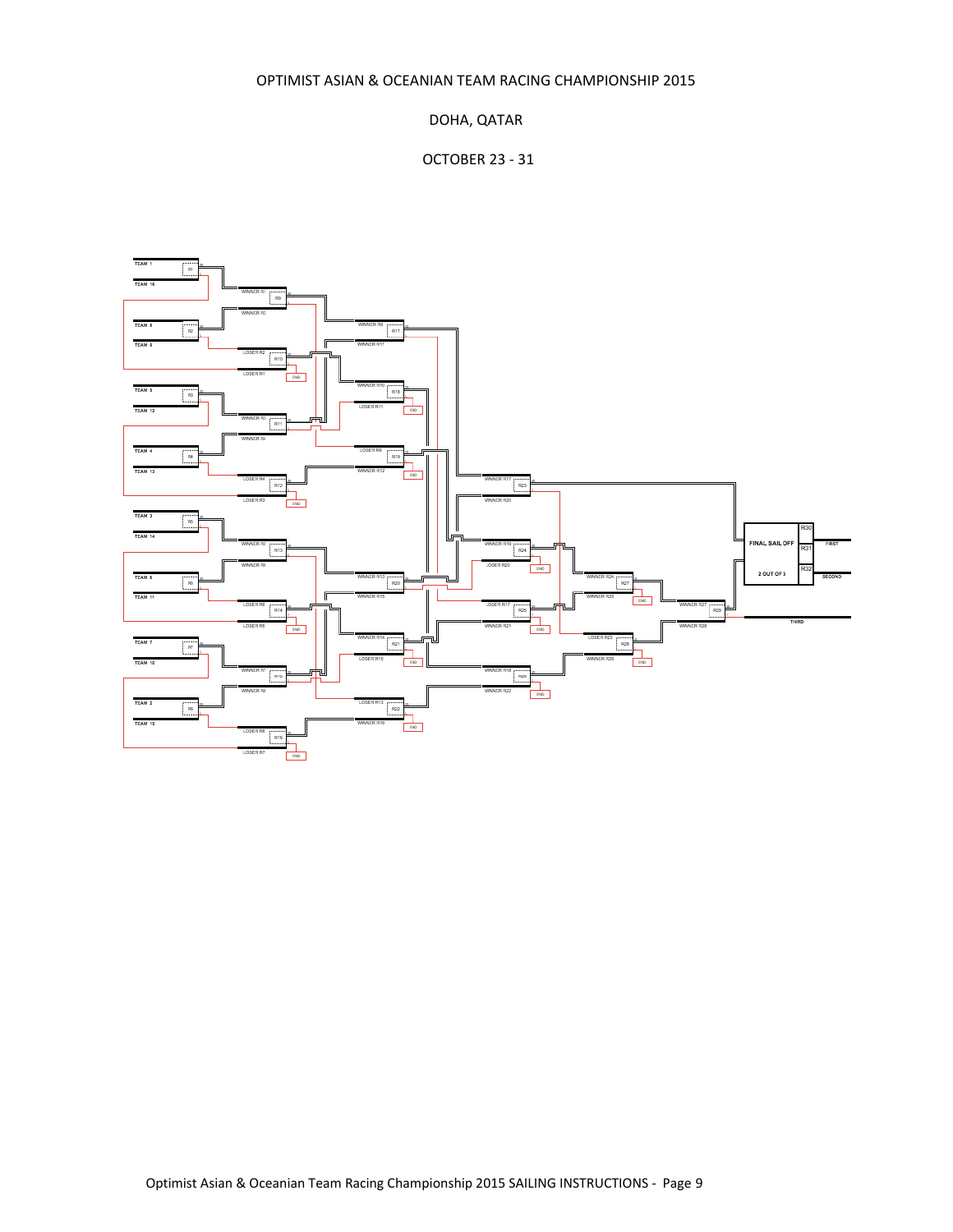OPTIMIST ASIAN & OCEANIAN TEAM RACING CHAMPIONSHIP 2015

Doha, Qatar

October 23 ‐ 31

# **TEAM RACING SAILING INSTRUCTIONS**

ATTACHMENT 2 – RACING AREA